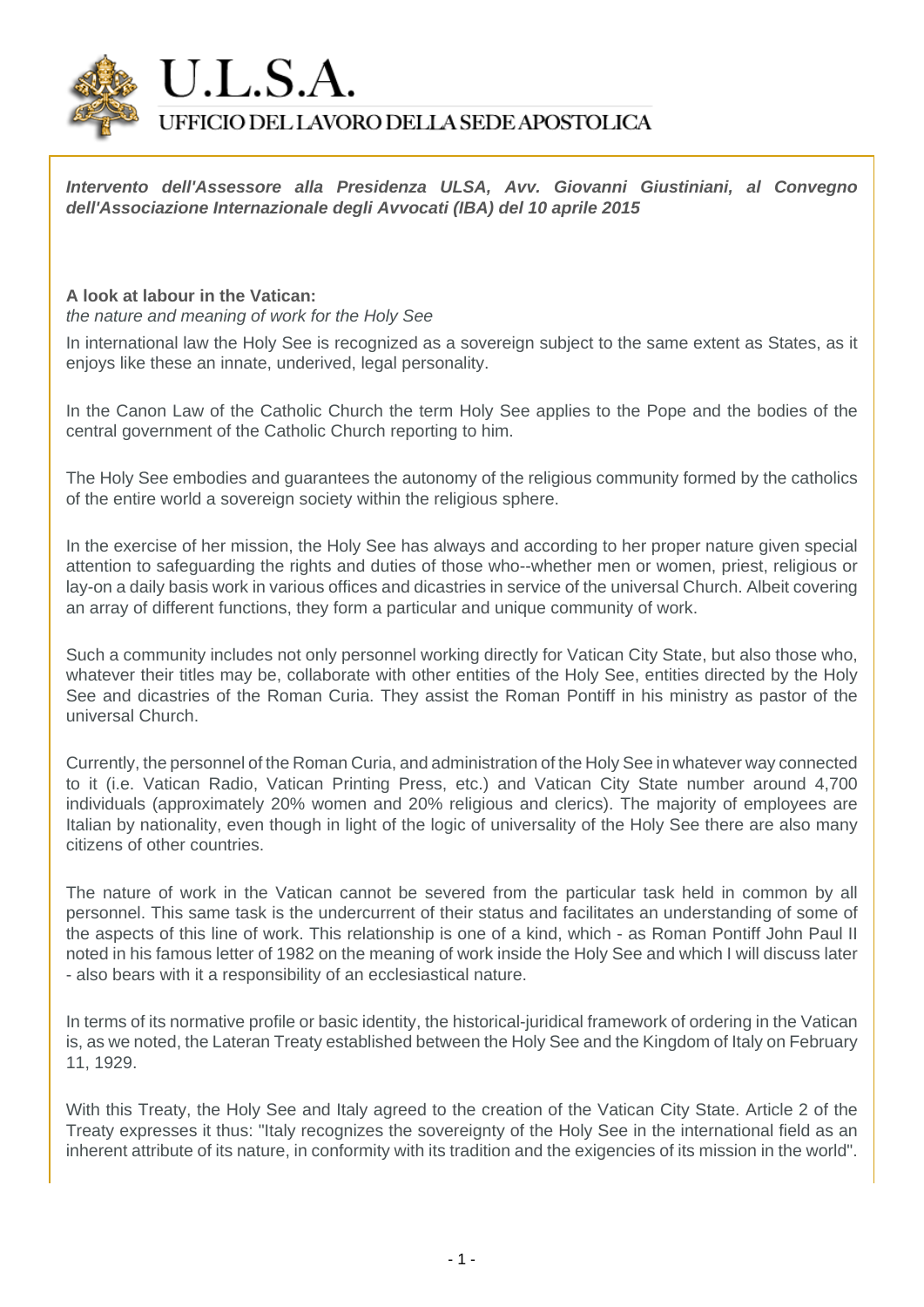The Pope is also the Sovereign of the Vatican City State which is the territorial support of the inherent independence and sovereignty of the Holy See. The Vatican City State is an "atypical" State, in as much as its main purpose is to guarantee and manifest the independence of the Holy See and to facilitate the mission of the personnel who are temporarily working for it.

The Holy See has never been confused historically with the territories over which it exercised stately sovereignty, beginning with the so-called Patrimony of St Peter, later known as the Papal States (754-1870), up to the present and the Vatican City State (1929 onwards).

The Holy See, according to Article 24 §2 of the Lateran Treaty, does not wish to take part in "temporal disputes between States" while declaring its availability when parties in a dispute make a joint "appeal to its mission of peace" being safe its right to exercise in all circumstances its moral and spiritual competences.

The sovereignty of the Holy See is prior to any territorial sovereignty, as proven during the years from 1870 to 1929 (from the end of the era of the Papal States to the creation of the Vatican City State). Throughout those sixty years, the Holy See continued, as before, to act as a subject of international law: concluding concordats, which are true international treaties; taking part in international conferences; undertaking missions of mediation and arbitration; maintaining diplomatic relations, both active and passive, with States.

Holy See became a Permanent Observer State at the United Nations on 6 April 1964, and since then has always been invited to participate in the meetings of all the sessions of the General Assembly.

The Holy See actively participates as an observer in many of the specialized agencies, such as the Food and Agriculture Organization of the United Nations, the International Labour Organization, the World Health Organization, the United Nations Educational, Scientific and Cultural Organization, the United Nations Industrial Development Organization, the International Fund for Agricultural Development and the World Tourism Organization, as well as in the World Trade Organization, that it is a full member of the Organization for Security and Cooperation in Europe and a Guest of Honour in its Parliamentary Assembly, and that it participates as an observer in various other regional intergovernmental organizations, including the Council of Europe, the Organization of American States and the African Union, and is regularly invited to take part in the main meetings of the Asian-African Legal Consultative Organization.

The Holy See was hereby acknowledged as having full territorial sovereignty with all the indelible guarantees and prerogatives of freedom that come with public juridical personality in international law, albeit something already possessed as it was encapsulated in legislative and jurisdictional immunity.

The jurisdictional authority of the Holy See derives from it's being an international, sovereign and independent subject.

Regarding the active jurisdictional immunity in controversial issues in matters pertaining to relationships of work in the Vatican, Italian jurisprudence has in time conformed to principles set down by international law, which holds that the immunity of the State persists when the ruling is directed at engaging itself through the exercise of public functions and the sovereign power of the State, among which certainly include the power to regulate, govern and organize. And vice versa, the orientation of reserving for itself jurisdiction in controversies that hinge on acts carried out *iure gestionis* is not univocal. This also applies to questions of a merely private nature, issues that have nothing to do with the exercise of public power and hence not de quo relevant to these matters.

The Vatican legal structure furthermore guarantees all workers the protection of their rights in conformity with the norms of the public order, which include: the right to defense, the right to crossexamination, and the right to appeal and a just process, all required by international law upon recognition of immunity.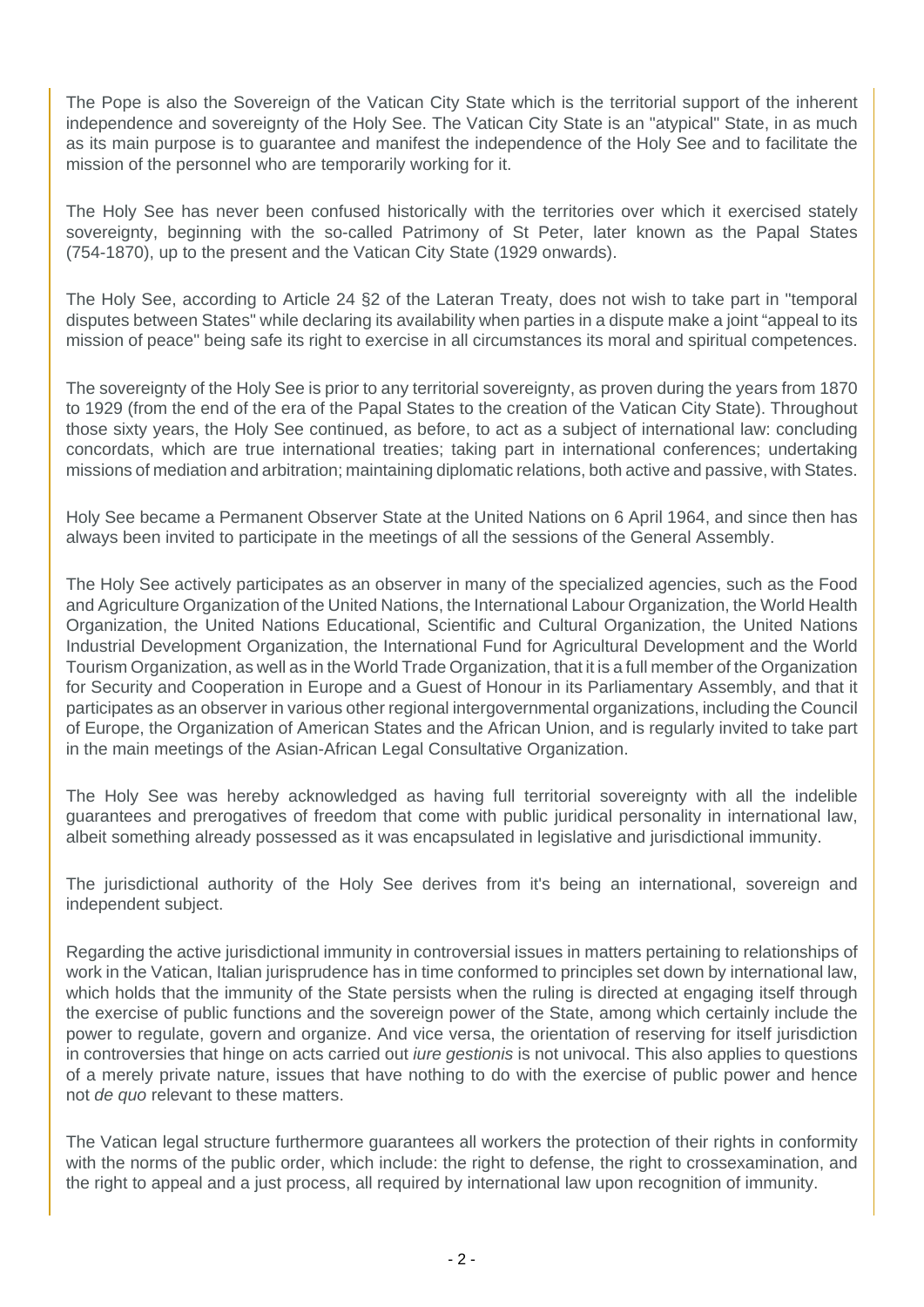Vatican jurisdiction can also be established through the free agreement of parties when active immunity or territories are not acknowledged; Here, instead, guarantees of impartiality are offered in addition to the full safeguarding of the rights to cross-examination and defense.

In configuring and regulating the internal ordering, the first six laws promulgated by Pope Pius XI - by way of the *motu proprio* issued on the same day the Lateran Pacts were ratified (7 June 1929) - did not contain specific norms regarding the rights of work. Yet he did expressly deny, except in certain delineated circumstances, deferment to Italian legislation relevant to the worker (guislavoristica). This was an articulation of the desire and intention to autonomously govern the juridical and economic reality of Vatican personnel, as stated by the law of the sources of legislation and the rights it promulgates in Vatican City State, n. 71 of 2008. This same law also states in article 1 that, "juridical ordering in the Vatican acknowledges the canonical ordering as the foremost source of norms and the first criterion of reference in interpretation." And later it reads: "The juridical ordering in the Vatican is in conformity with the norms of general international law and those laws which derive from treaties and other accords in which the Holy See participates, when not in violation of the prescriptions of n. 1."

Such cardinal points of interpretation make up a legal regime of flexible and creative work oriented toward equity and the reality of things. Even though in the past systems of regulating the inherent rights and duties of employees of the Holy See have never been lacking, each curial organism governing according to individualized rules, it was the desire of the Roman Pontiff John Paul II that beginning in the 1980s a systematic process of reform be initiated. It is still on-going and seeks to harmonize to the greatest extent possible the treatment of all employees of the organs directly administrated by the Apostolic See, and to fulfill what is expected of them, improving the general conditions of each one. Today, the principles that regulate work in the Apostolic See, consonant with the contents of the social doctrine of the Church, are above all advanced in Leo XIII's Encyclical Rerum novarum, which later have maximum illustration in John Paul II's Encyclical Laborem exercens in 1981. They are also read in the Holy Father John Paul II'sLetter to Cardinal Agostino Casaroli, Secretary of State, Regarding the Meaning of Work in the Apostolic See, issued November 20, 1982.

In this letter, in emphasizing the oneness of the working community in the Apostolic See, the Holy Father highlights that all those who are part of this whole must conform their lives to the truth of the "Gospel of work" and Catholic doctrine, striving to achieve mutual respect based on human and Christian brotherhood, and with a spirit that animated the service of the Apostles who were already pillars of the Church.

With the awareness of the limited resources to sustain the Apostolic See - which come from the spontaneous offerings of various parts of the world - it is moreover acknowledged that for all mechanisms and personnel, that work there is the need to manage the goods at its disposal with prudence and sobriety and a sense of responsibility. They must distinguish themselves by a kind of spirit of thriftiness. Such caution in implementing the universal tasks undertaken by the Apostolic See should be evermore increasing in its systematic character. Work is hereby considered to be a personal responsibility as if it were in propriowork. Compensation for employees must be given in proportion to the activity performed, and must keep in mind the respective duties of the state and the fundamental guidelines set forth in Catholic doctrine regarding the compensation for work and the practical nature of these matters as they relate to the conditions of life in society.

Everyone must unfailingly strive to accomplish an organization of the work dealt to him or her, on the one hand according to a respect of persons and the contribution that each can offer on the basis of his or her competency, and on the other hand utilizing all technical means possible that might render one's activity in the service of the Holy See more productive. It is, moreover, acknowledged that the role played by hired workers and related associations is an important one. They represent as well all those who take part in the work community, such as the Associazione Dipendenti Laici Vaticani, as fitting instruments in guaranteeing social justice between employer and employee.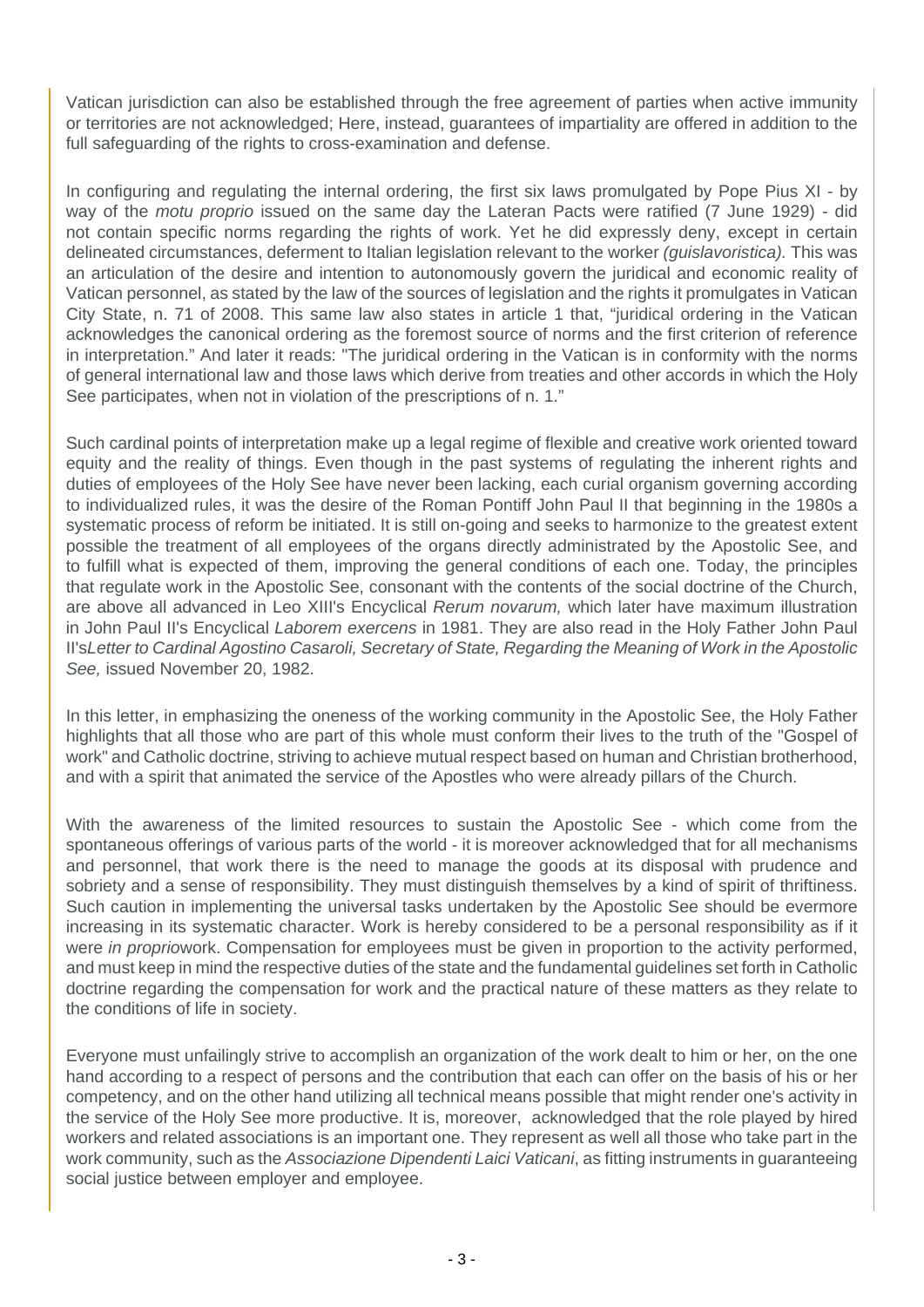These mentioned principles, even if they do not always lend themselves to exact juridical-administrative decisions, must guide those decisions pertaining to work and workers in the Apostolic See as one seeks to actualize the true spirit of work, as was given witness to in the earthly life of Christ-work is understood to be an instrument that reinforces the human person as a fundamental juridical value.

Indeed, work and the dignity of the person represent an indelible binomial and priority for the Magisterium of the Church. This was restated recently on many occasions by the current Pontiff, Francis, who has spoken of the crisis of work and the many difficulties that young people face while seeking occupation. On this point, the social doctrine of the Church teaches: "Work is a fundamental right and a good for mankind, a useful good, worthy of man because it is an appropriate way for him to give expression to and enhance his human dignity" (cf. Compendium of the Social Doctrine of the Church, n. 287).

Regulations for personnel of individual entities and organisms (for example, the Regolamento generale della Curia Romana and Regolamento del governatorato) in applying such principles especially consider the dignity of the person and approve mechanisms of equity that operate, so to speak, according to a system of deontology. They are, then, the very same principles that provide the basis for work in the Vatican and are inspired by the substance of the social doctrine of the Church, which holds every office, organism and erected body that collaborates with the Petrine ministry to an ethical code of conduct.

These ethical norms of conduct are infused into the regulations of personnel that dictate the selection of personnel, the organization of individual offices, promotions, transfers, all with mechanisms aimed at safeguarding transparency and impartiality, outlining the precise obligations of personnel, even at the executive level, so as to guarantee respect for the person, as well as for the professional quality and responsibility of shared work. In matters of details inherent to the duties of personnel, one might reference the main Regolamenti, wherein there is an exposition of the required fidelity, professionalism, dedication, identification and integral development of one's own person through the work required by the Pontifical magisterium, freely accepted upon employment (see the section in theRegolamenti that discusses the Roman Curia, artt. 32-40, and the formula for oaths of fidelity in the Appendix, Governatorato SCV, artt. 18-21, and the declaration of moral responsibility in the Appendix, and also at www.ulsa.va).

In addition to these normative duties, emerge *latu sensu* recent regulations that call for prudence and caution in the prevention of corruption, financial crimes and suchlike offences, regulations which the Holy See has seen fit to contribute both for the sake of internal commitments as well as a part of its cooperation in the international common good. To this end, the motu proprio Ai nostri giorni of 11 July 2013 defines stable Vatican employees as public officials.

The status of Vatican employees is furthermore colored by the *animus conciliandi* which compels them, according to the teachings of Pope Benedict XVI, to strive to achieve peace, to with patience seek agreement whenever possible, and likewise do all that is necessary for one to understand the position, the language, of others.

Conciliation is also written into ULSA's statutes (www.ulsa.va) as an instrument that illustrates possible future controversies in the workplace that the worker has the capacity to bring to the attention of a director instead of to Vatican judicial authority, and then to the decision of a collegial decision-making body, the Collegio di Conciliazione ed Arbitrato,that issues a decision - that cannot be appealed - in full respect for cross-examination and guarantees of defense.

This, too, is a demonstration of the special attention given by Vatican regulations to the safeguarding of the dignity and claims to justice of each and every worker, who are through expedient measures given a sure response in critical situations that may arise. It is indeed the task of ULSA to protect and honor the dignity of work in all its many forms, acknowledging and promoting the economic and social rights of each one of its collaborators. This is accomplished through initiatives of on-going professional, spiritual, and social